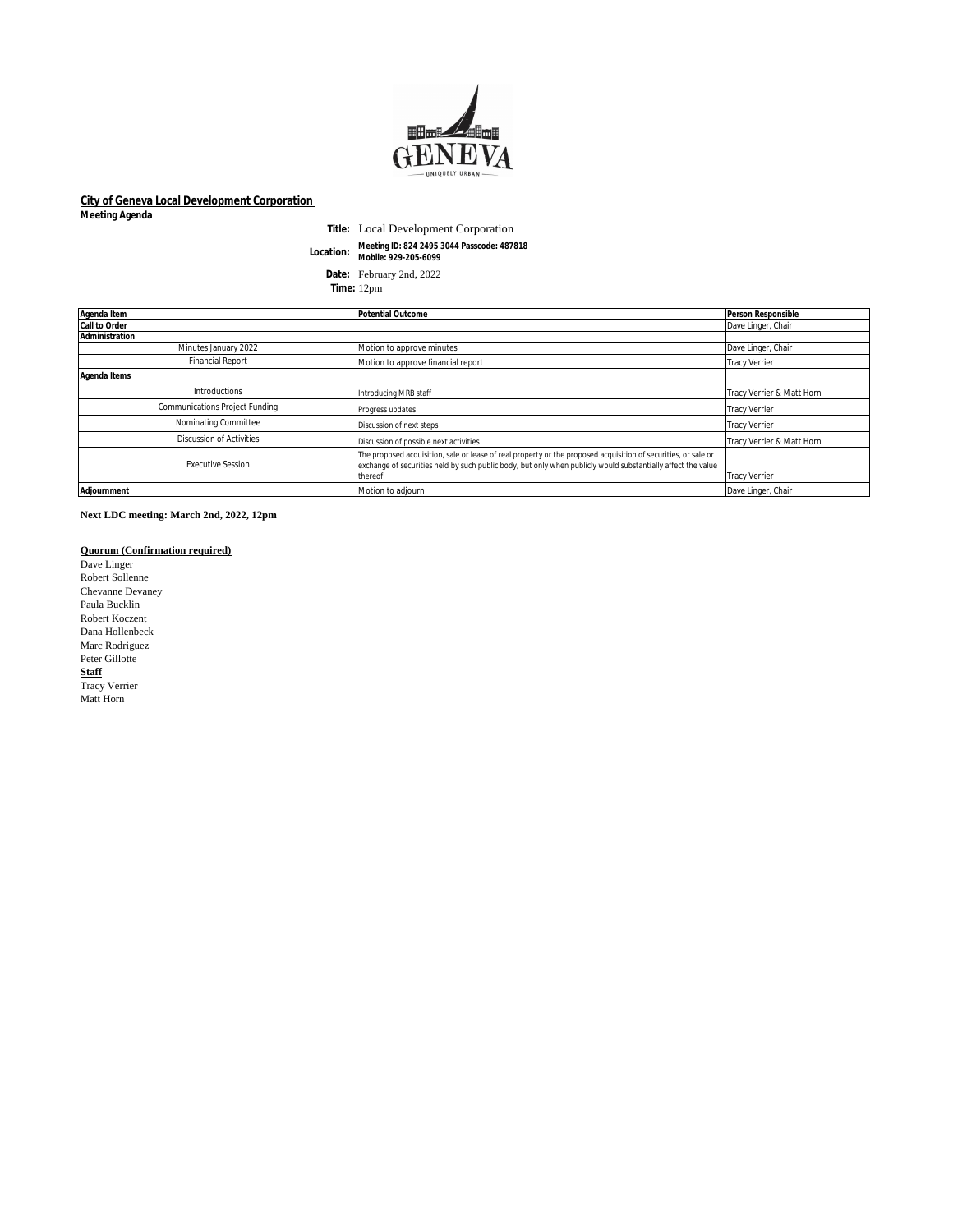## 11:55 AM City of Geneva Development Corporation 01/28/22 **Profit & Loss** Accrual Basis January 2022

Net Income 0.00

Jan 22

Ξ